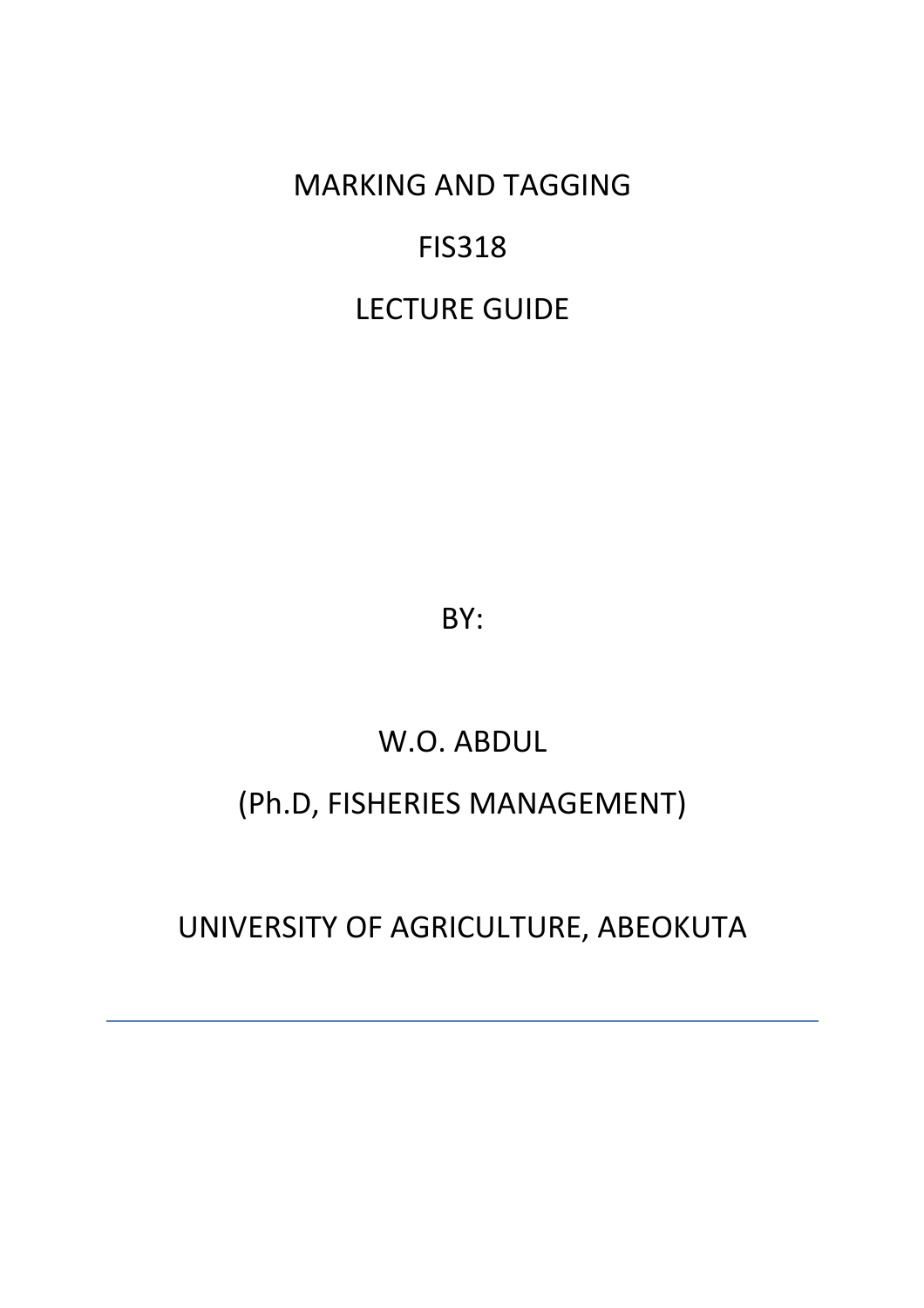# MARKING AND TAGGING IN FISHERIES

#### **CONTENTS**

INTRODUCTION TO TAGGING AND MARKING FACTORS TO BE CONSIDERED FOR A TAGGING AND MARKING STUDY HISTORICAL BACKGROUND NECESSARY INFORMATION OBTAINED FROM TAGGING FISH METHODS AND TYPES OF MARKING AND TAGGING SUMMARY **REFERENCES** 

## *INTRODUCTION TO MARKING AND TAGGING*

Tagging and marking are important techniques fisheries biologists use to study individual aquatic animals or populations. They will tag or mark aquatic animals to obtain information necessary for research or management. Certain marking techniques allow fish to be tracked giving biologists a better understanding of movement and migration patterns. Other mark and recapture methods provide population estimates, fish growth, and estimates of fish and natural mortality.

When marking fish, it is important for a fish biologist to think about the following reasons for marking

- Is it important to be able to identify an individual fish or a group of fish?
- Will the mark affect the fish's behaviour or increase mortality?
- What are the chances that the tag will be lost or misidentified?

#### *FACTORS TO BE CONSIDERED DURING TAGGING AND MARKING STUDY*

A researcher must carefully consider many different factors:

- Fish size
- Tag size and color
- Number of fishes to mark
- Area of the study
- Effects to the fish
- Cost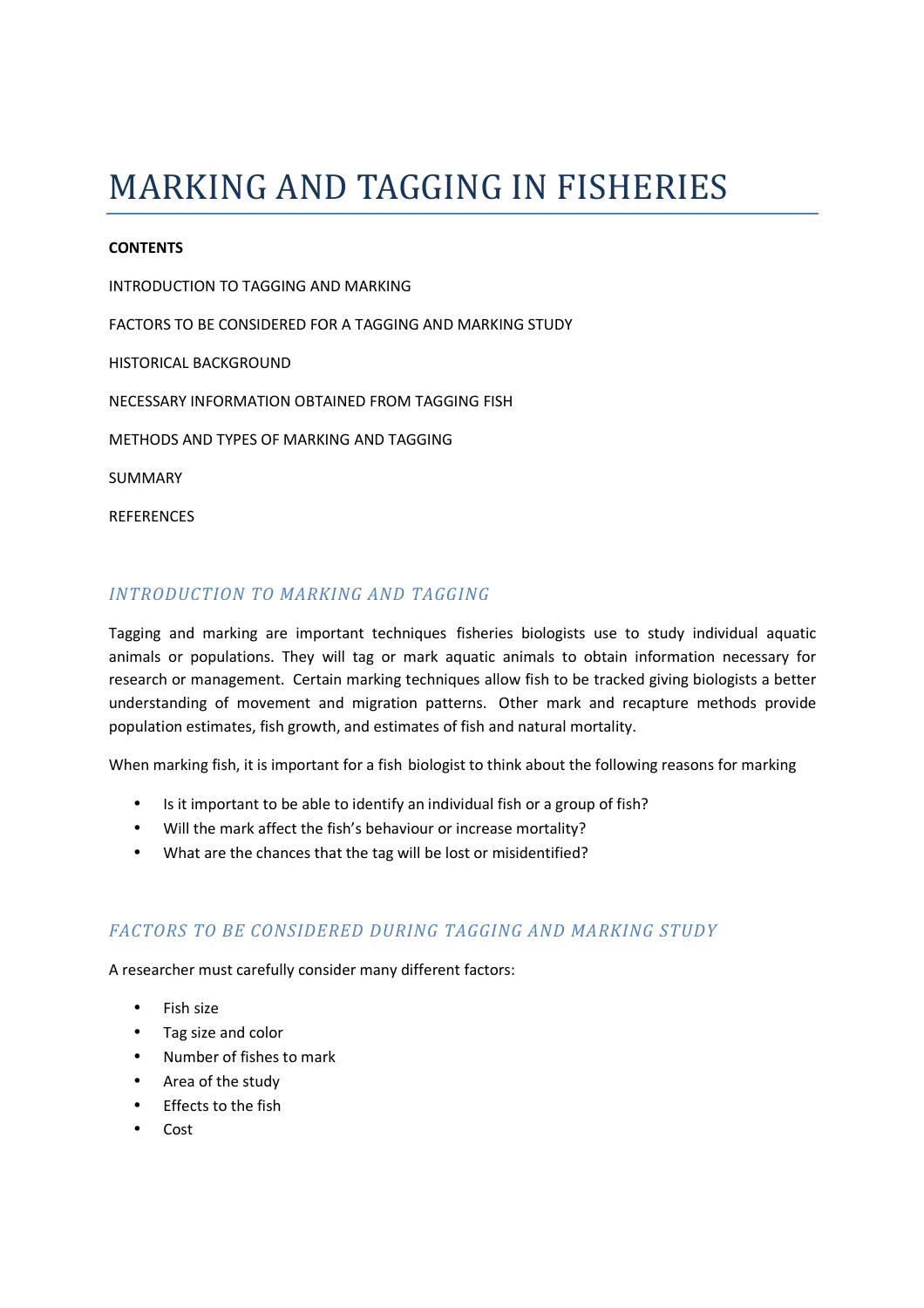- Ability to detect by e.g transmitter, x-ray etc
- Retention time of tag/mark
- Ability to differentiate individuals

### *HISTORICAL BACKGROUND*

Historical ledgers of fish tagging dated back to the early 1900's. They primarily focused on the movements of cod, haddock and pollock, but there are also occasional entries of other species such as monkfish and sharks. Since that time scientists have refined their methods and an entire industry of tagging related products has been established. Many of the products available to researchers originated in other industries and were modified to fit the needs of fishery biologists.

## *NECESSARY INFORMATION OBTAINED FROM TAGGING FISH*

- Stock identification
- **Migrations**
- Behaviour
- Age
- Mortality rates
- Abundance
- Stocking success

#### *METHODS AND TYPES OF MARKING AND TAGGING*

Below is a list of various tagging and marking methods with a description of each method. The list is separated into three separate categories: biological, chemical, and physical marks.

## **BIOLOGICAL (NATURAL METHODS)**

#### **1. PARASITIC MARKS**

Used to identify stocked fish and determining movement or migration patterns.

Advantages: they have low survey costs , can be used on large bodies of water, and are natural.

Disadvantages: Time to determine if parasite can be a mark, identification of individuals is not always possible, trained personnels are required, and mathematical errors can occur.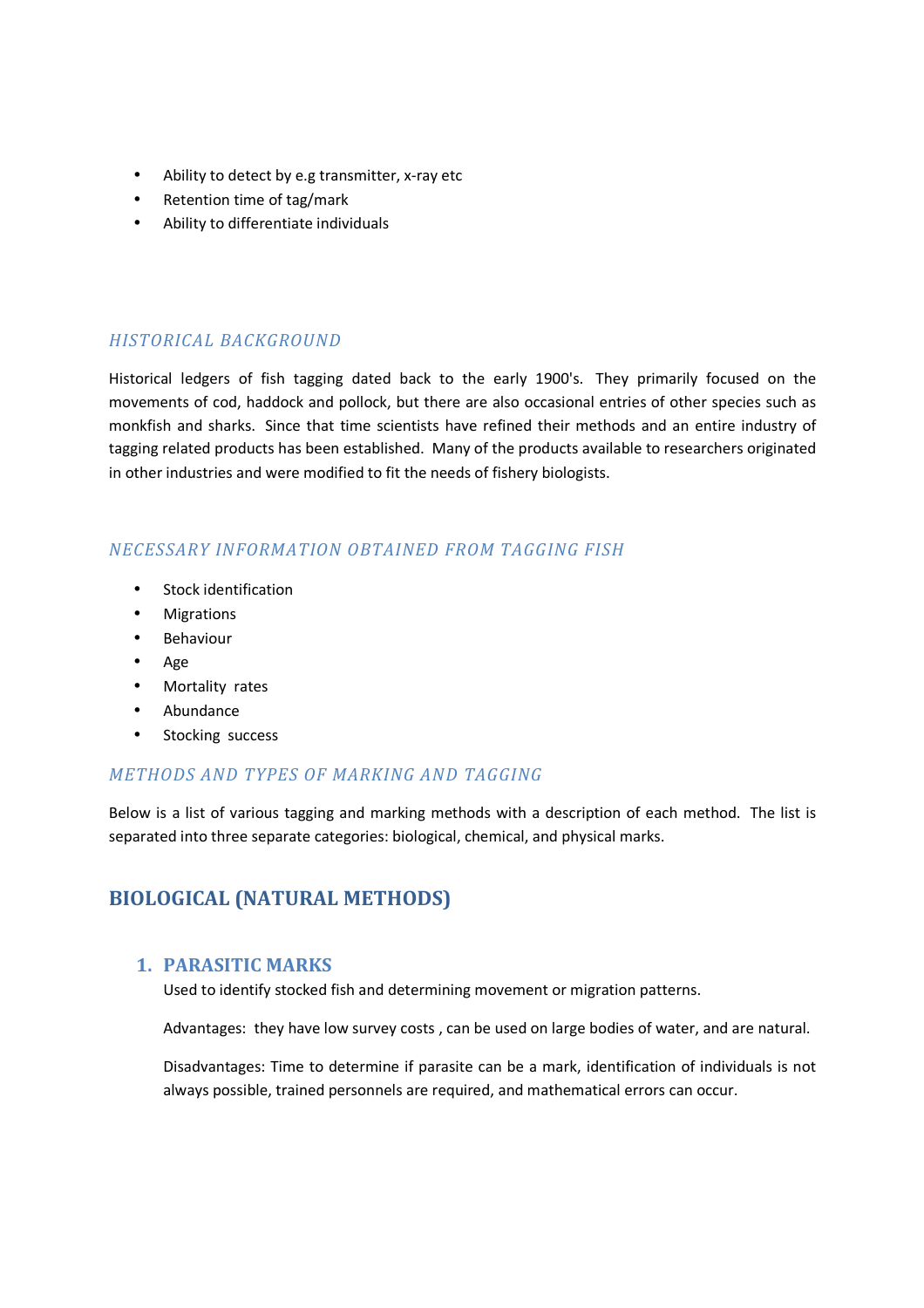#### **2. MORPHOLOGICAL MARKS**

Used to differentiate stocked fish and for mark recapture studies. Some examples are meristic counts, pigmentation, shape, size, age marks on otoliths or scales.

Advantage: low cost

Disadvantage: markings are subject to environmental conditions.

## **3. GENETIC MARKS**

Used to identify fish stock.

Advantage:

I. effectiveness in identifying fish stocks

#### Disadvantages:

- I. Is in preserving blood samples and developing reagents and equipment.
- II. The analysis can be costly.

Two examples are electrophoresis and serological methods.

#### **CHEMICAL METHODS**

**Advantages**:- Low cost, decreased handling time, large numbers can be marked, and possible to mark smaller species.

**Disadvantages:** - Individual organisms not being recognized and retention tends to be brief because growth can disperse the marker and differs between species as well as between methods.

#### **1. INJECTION**

Consideration should be taken with diffusion of the substance, concentration of substance, and location of injection.

#### **2. FEEDING**

Works well in laboratory and hatchery settings where fish can be monitored and feed on the dyes. Various dyes and chemicals have been used with a varying degree of success.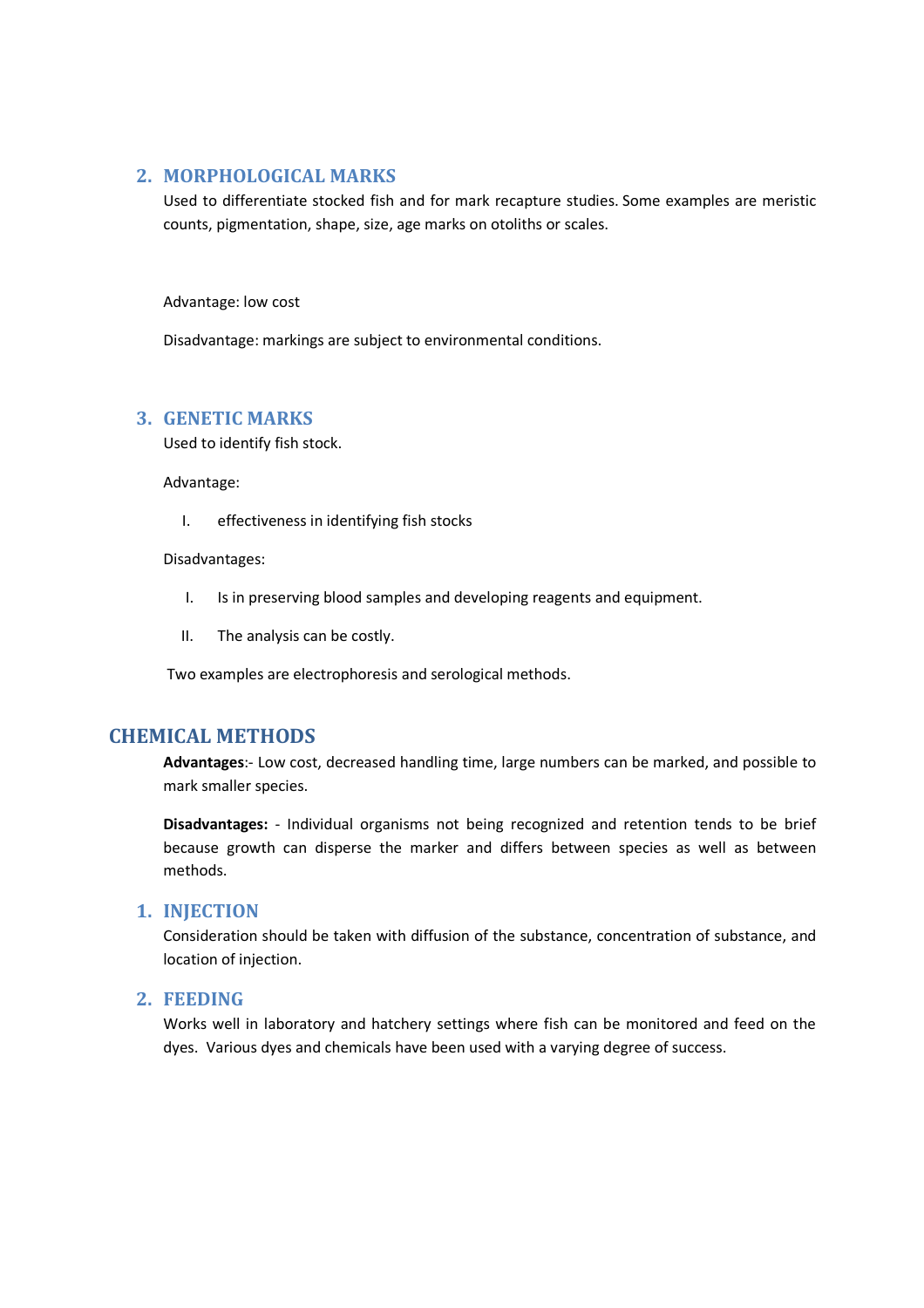## 3. **IMMERSION**

Staining by this technique allows a large number of fish to be marked. Retention of the mark can become a problem depending on age, size, water chemistry, temperature, concentrations of chemical, and duration of immersion.



**Fish submerged in an Oxytetracycline chemical bath.**

#### **Chemicals used include**

• *Alizarin (ALC)*  Advantages:

- I. Low mortality rate.
- II. Very effective way to mark fish but more costly than OTC.

Disadvantage:

- I. Cost of the chemical.
- *Calcein*  Disadvantages: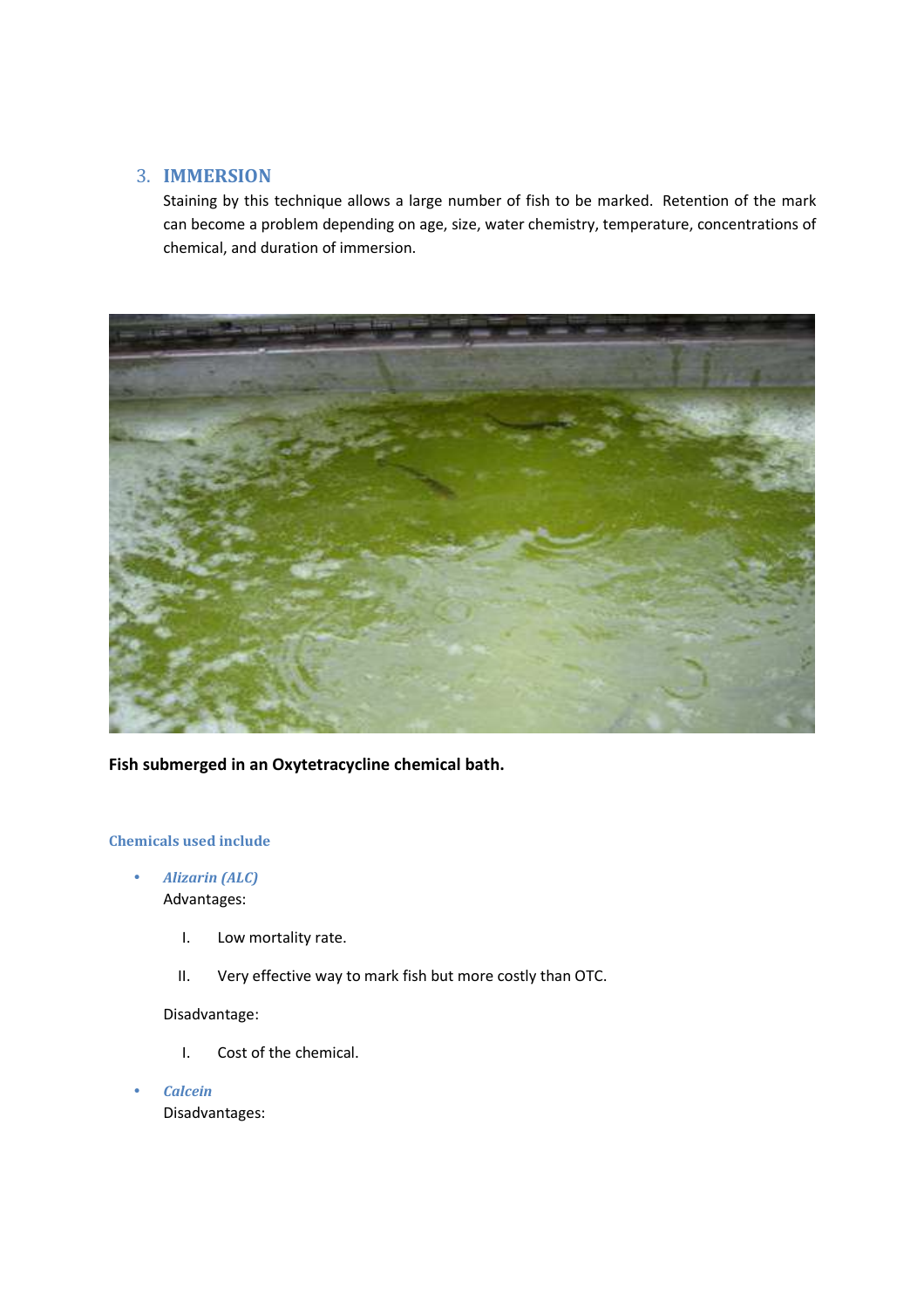I. Less reliable in producing marks on fish and has a higher mortality rate.

#### • *Oxytetracycline (OTC):*  Advantages:

- I. less costly,
- II. marks are reliably produced
- III. few if any mortalities
- IV. Can be used on salt water fish.

#### Disadvantages:

I. Takes time to produce the mark and the sophisticated equipment needed to identify the mark.



**Otolith with an Oxytetracycline (OTC) mark**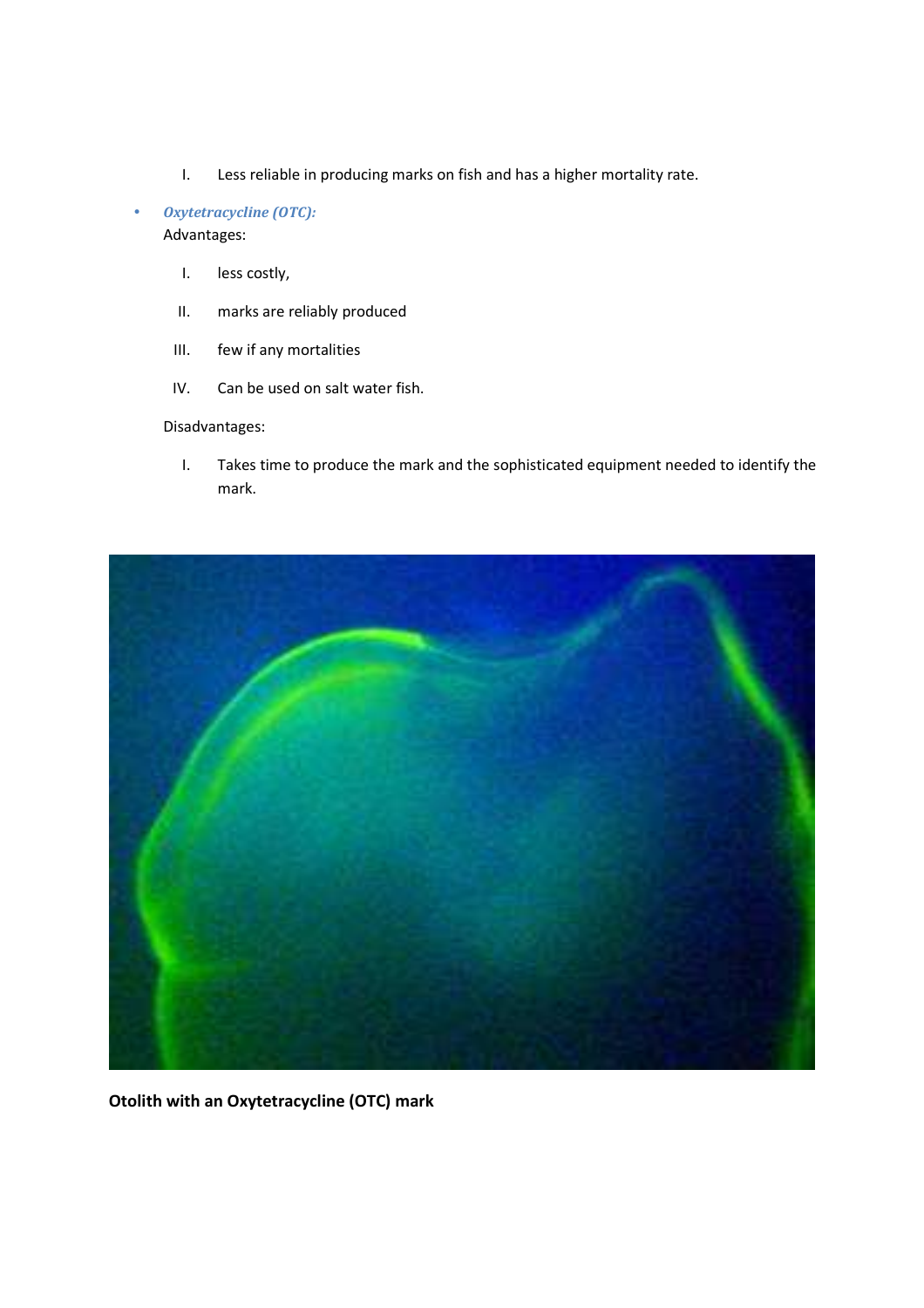## **PHYSICAL (MUTILATION OR TAGS) METHOD**



#### **Commonly used tag types and their attachment sites**

#### **1. INTERNAL TAGS**

Advantages:

- I. They can be inexpensive
- II. Non-toxic
- III. Put less stress on the fish compared to some other tagging methods.

#### Disadvantages:

- I. Trained personnel are necessary at times
- II. Recovery is extremely difficult.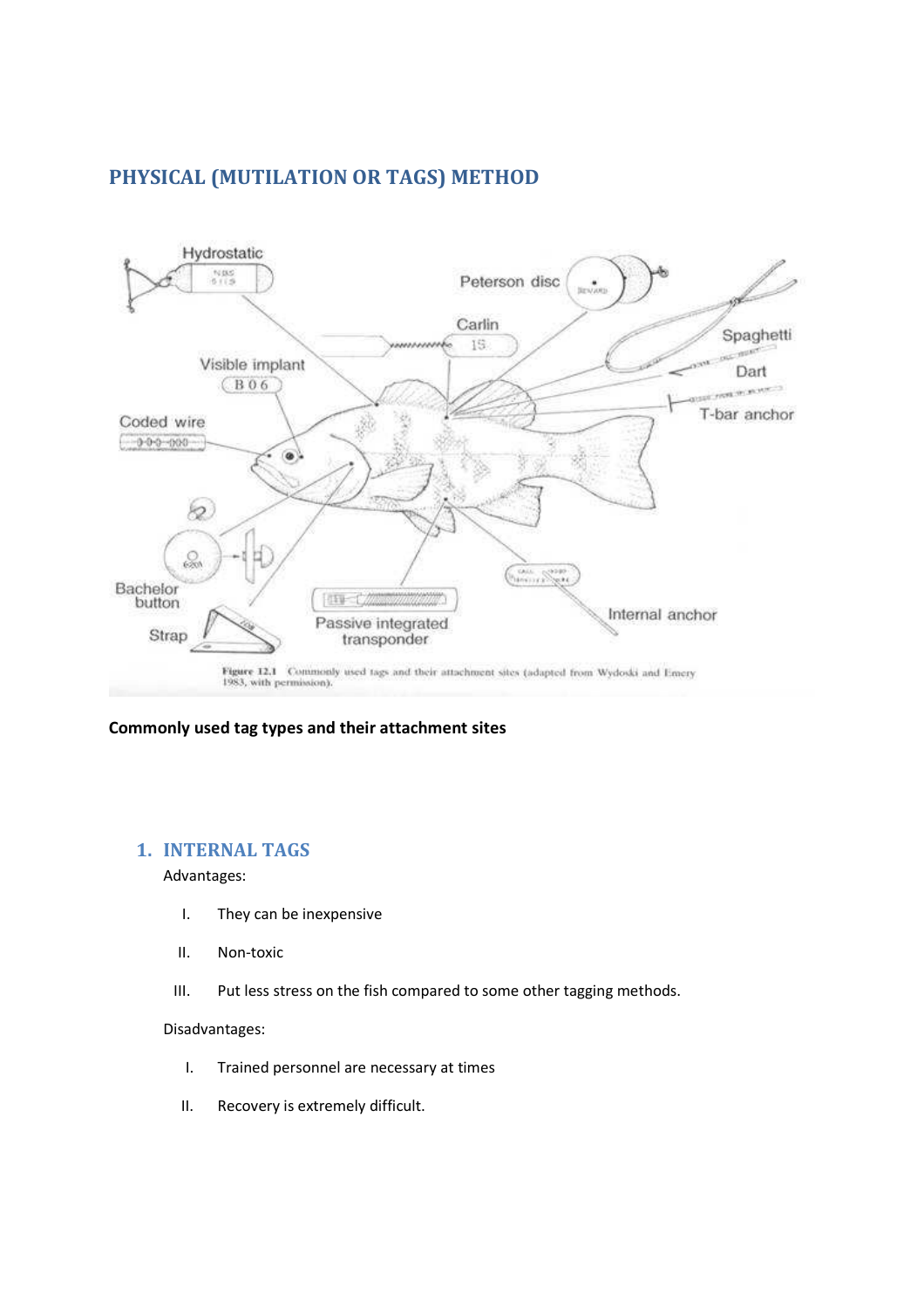#### **TYPES**

- a) **Body Cavity tags:** First used in flounders during the 1930s, metal anchors were placed in body cavities to later identify.
- b) **Subcutaneous tags**: Inexpensive plastic discs imprinted with serial numbers and legends in order to identify individual fish.
- c) **Microtags**: Originally used to identify explosives, microtags are microscopic plastic chips which contain seven layers of plastic that can be colour coded to identify groups of fish much like coded wire tags.
- d) **Coded Wire tags:** A small piece of wire injected into a fish using small applicators or by hand. They are placed in the snout, necks, caudal fins, and any other muscular area. Tags detected with a sensitive metal detector or an x-ray, which can show colour-coded wires or notches that are used to identify specific groups of fish.



**Coded wire tag in nose of fish.**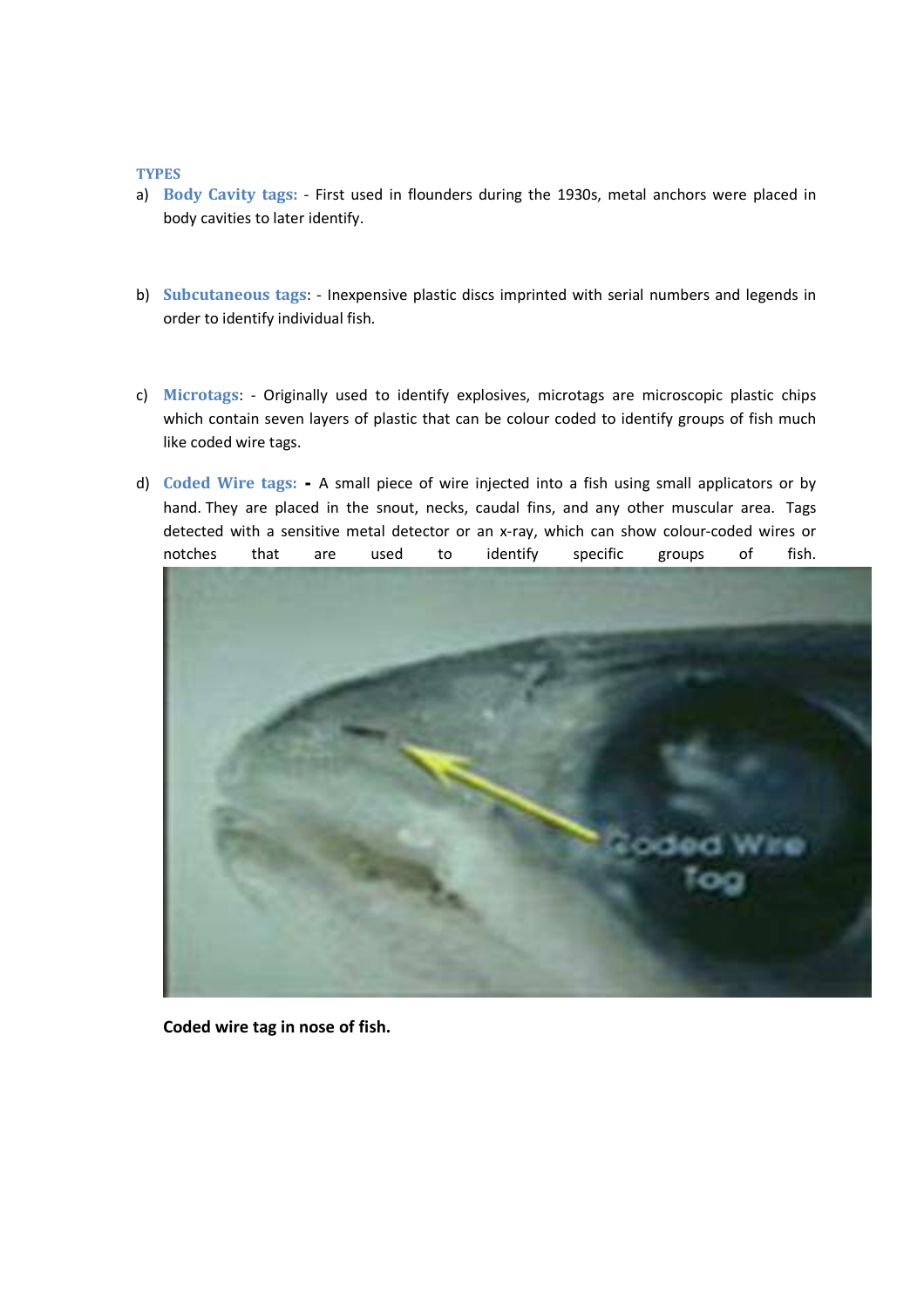e) **Passive Integrated Transponder tags (PIT): -** Many researchers use PIT tags to study migration habits and movement to and from specified areas. A PIT tag is a radio frequency device that transmits a unique individual code to a reader where it is displayed in a numeric or alphanumeric form.



**Two PIT tags next to a penny.**

f) **Thermal marks: -** Thermal marking is an efficient means of marking 100% of the fish at the hatchery. Therefore, we can take fish that have been thermal marked, remove its otoliths or ear bones and tell whether or not it is a hatchery fish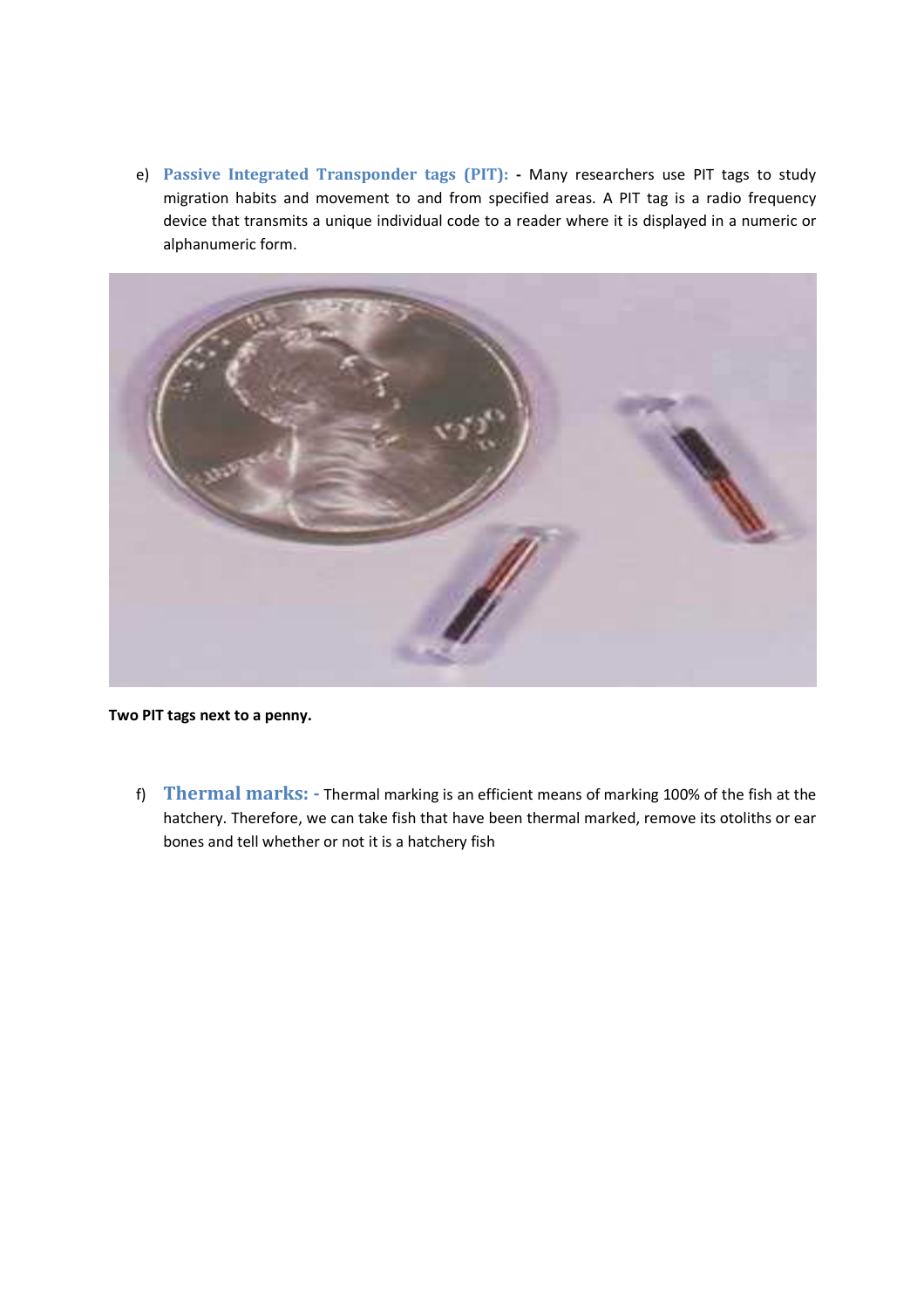

**Image of a thermally marked otolith with a pattern of five dark bands (near center).**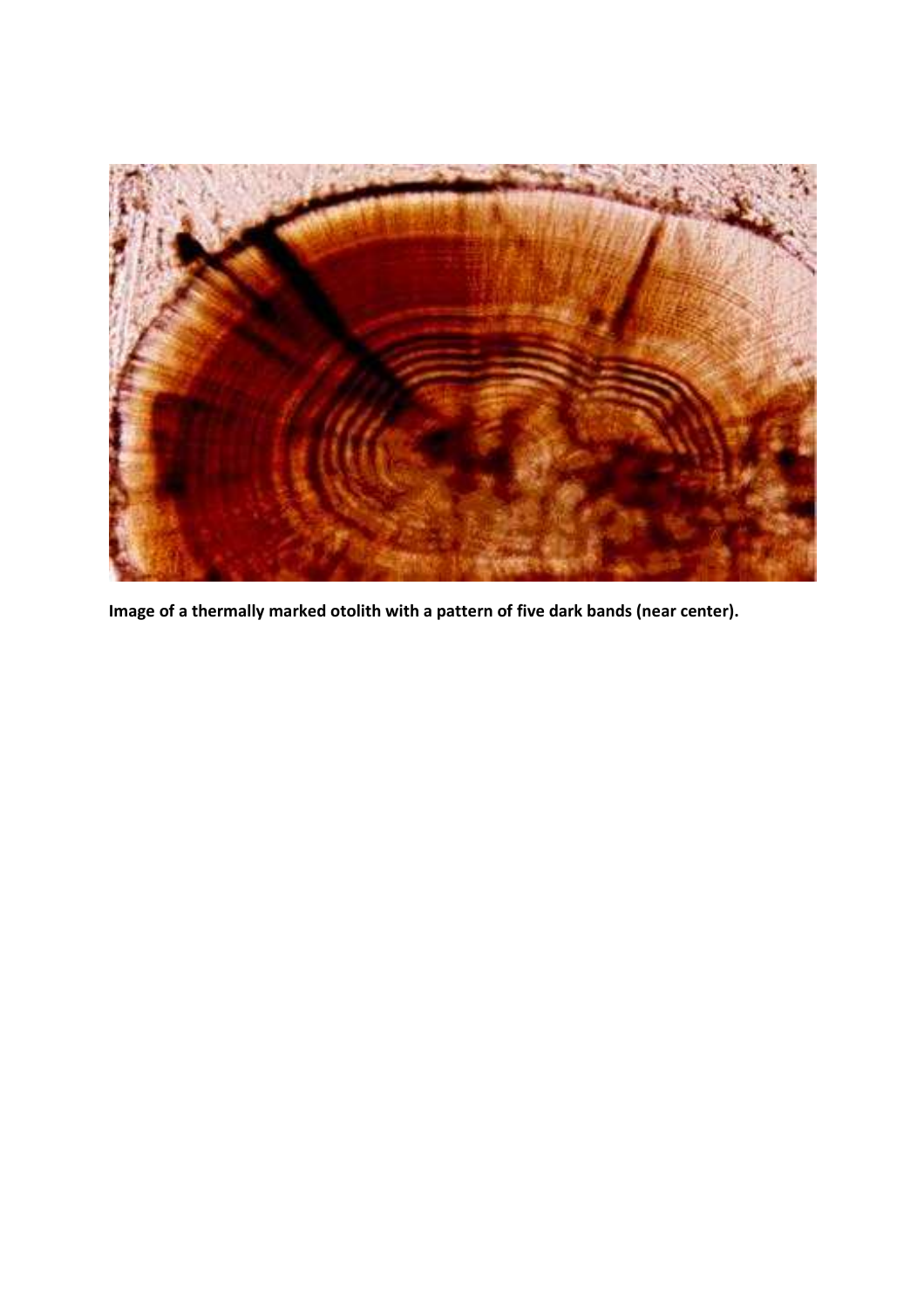g) **Radio tags: -** tags that transmit radio signals to a receiver.



- h) **Surgically implanted radio tag.**
- **Sonar tags:**  hydrostatic tag in which detailed instruction are placed inside a plastic capsule that is attached by a wire to the fish.
- **DST GPS Fish Tag, Fish Positioning Sounder and Simrad GPS Sonar** Data Storage tag (DST) Global Positioning System (GPS) can be attached externally or implanted into fish. DST GPS can receive information about geographic position.

#### Advantages

- I. The GPS Fish Positioning System will increase knowledge on fish migratory routes
- II. Provides major contribution to sustainable management of fish resources. Data for improving stock assessment and management, for stock models, accessibility and availability of fish resources, behaviour analysis, migration and distribution, coastal migration.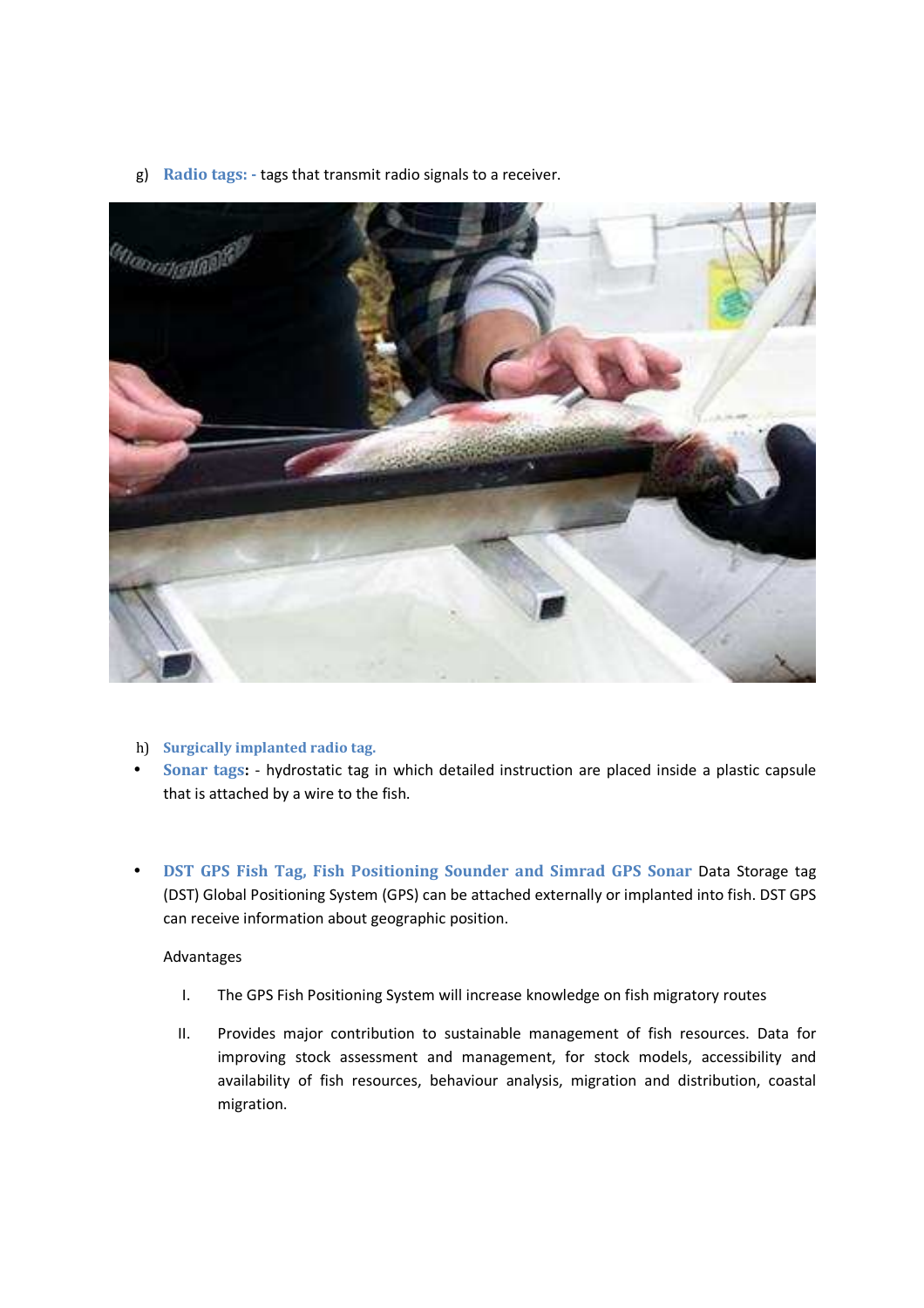#### Disadvantages

- I. Requires expensive equipment for locating fish.
- II. Time Consuming on insertion of tag internally by surgery.
- III. Need skilled personnel for surgical procedure.
- IV. Fish need to be fairly big in size and in body cavity for tag to be inserted.

### **2. EXTERNAL TAGGING**

Advantages: -

They can be seen without dissection of the fish. Also many external tags allow for individual recognition.

Disadvantages: -

- I. Main disadvantage is that they can cause higher mortality by attracting predators,
- II. interfere with locomotion by protruding
- III. Make the organism more susceptible to disease and infection.

#### **TYPES**

- **Mutilation**
- **Branding**
- Visible Implant Elastomer (VIE)
- Petersen discs
- Spaghetti tag
- Dart tags
- Anchor tag (Floy tags)
- Dangler tags
- Strap tags
- Paper fasteners
- Carlin tag
- a) **Mutilation:** clipping or punching fins or other body parts are a type of mutilation that can be used to later identify individuals. This is a simple and quick technique that is very inexpensive to use. Although some marks can remain permanent, others like fins can regenerate. Even though fins can regenerate they are often distorted and can be identified as marked. One problem with mutilation is the possibility of negatively affecting the fish's behaviour and ability to survive.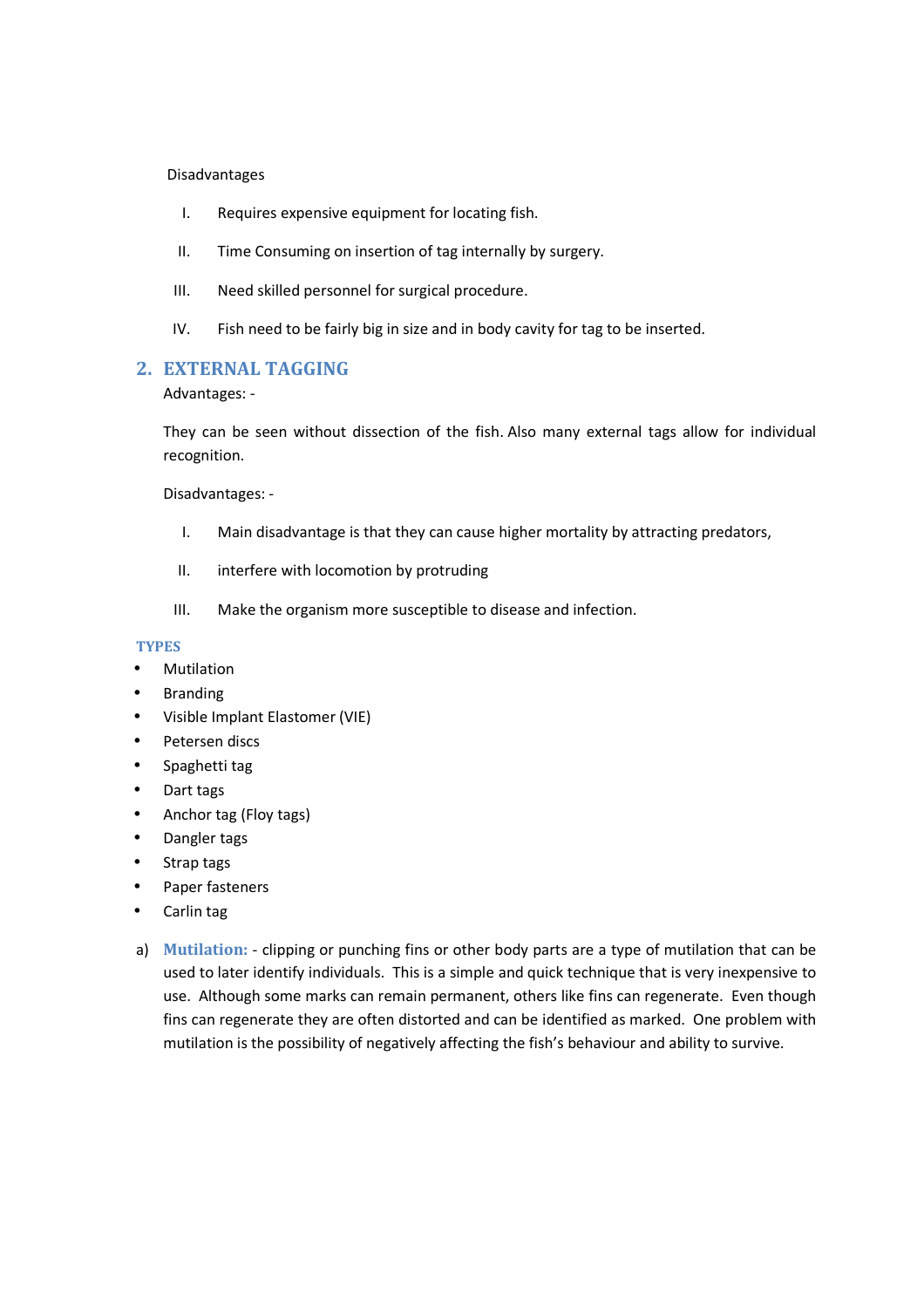

#### **Example of a mutilation mark (adipose fin clip).**

b) **Branding: -**The uses of hot or cold instruments on the body of a fish in order to produce an identifiable mark for recognition. One advantage of branding is that no changes are made to the body or fins of the fish. The main disadvantage over time is that the mark becomes unrecognizable. When branding it is important to consider the type of scales, age, temperature of the branding tool, total time the branding takes, and the cost of equipment.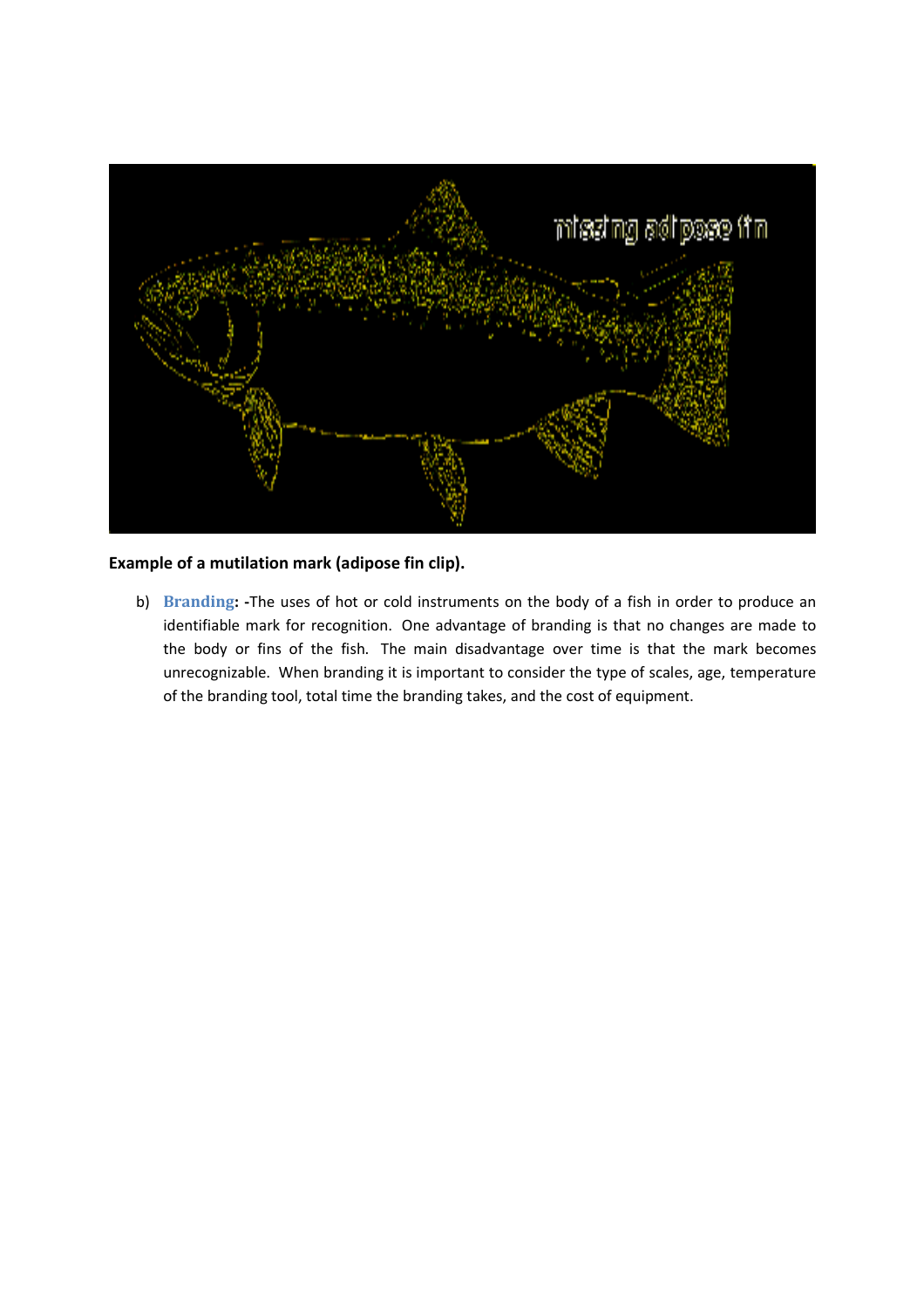

**VIE tag implanted behind eye of a coho salmon.**

- c) **Visible Implant Elastomer (VIE):** tags are injected as liquid that soon cure into a pliable, biocompatible solid. They are implanted beneath transparent tissue and remain externally visible.
- d) **Paper fasteners:** Paper fasteners can be used like strap tags for short-term marks. You can purchase these at an Office supply store and paint with fast-drying spray paint for easy detection. Paper fasteners are easy to apply and easy to remove. Paper fasteners work best on fish with bony opercula.
- e) **Strap tags:** strap tags are made of light-weight, noncorrosive metal, come in all different sizes and are serially numbered. Strap tags are easily attached to fish. Straps are attached to different locations of the fish body; opercula, fins, and caudal peduncles. Strap tags are used on a variety of species, are permanent tags on some fish. Best retention results are with fish with bony opercula.
- f) **Dangler tags:** consist of a dangling tag (with information on it) attached by wire to the fish. Dangler tags that are applied close to the body and are streamlined are retained well and can remain on fish for life. Dangler tags are best suited for small studies involving few fish because applying takes a great deal of time.
- g) **Petersen discs:** these tags were used during the first 60 years of tagging. Although tag construction has changed from different types of material to a less expensive in terms application but design of the tag have remained unchanged.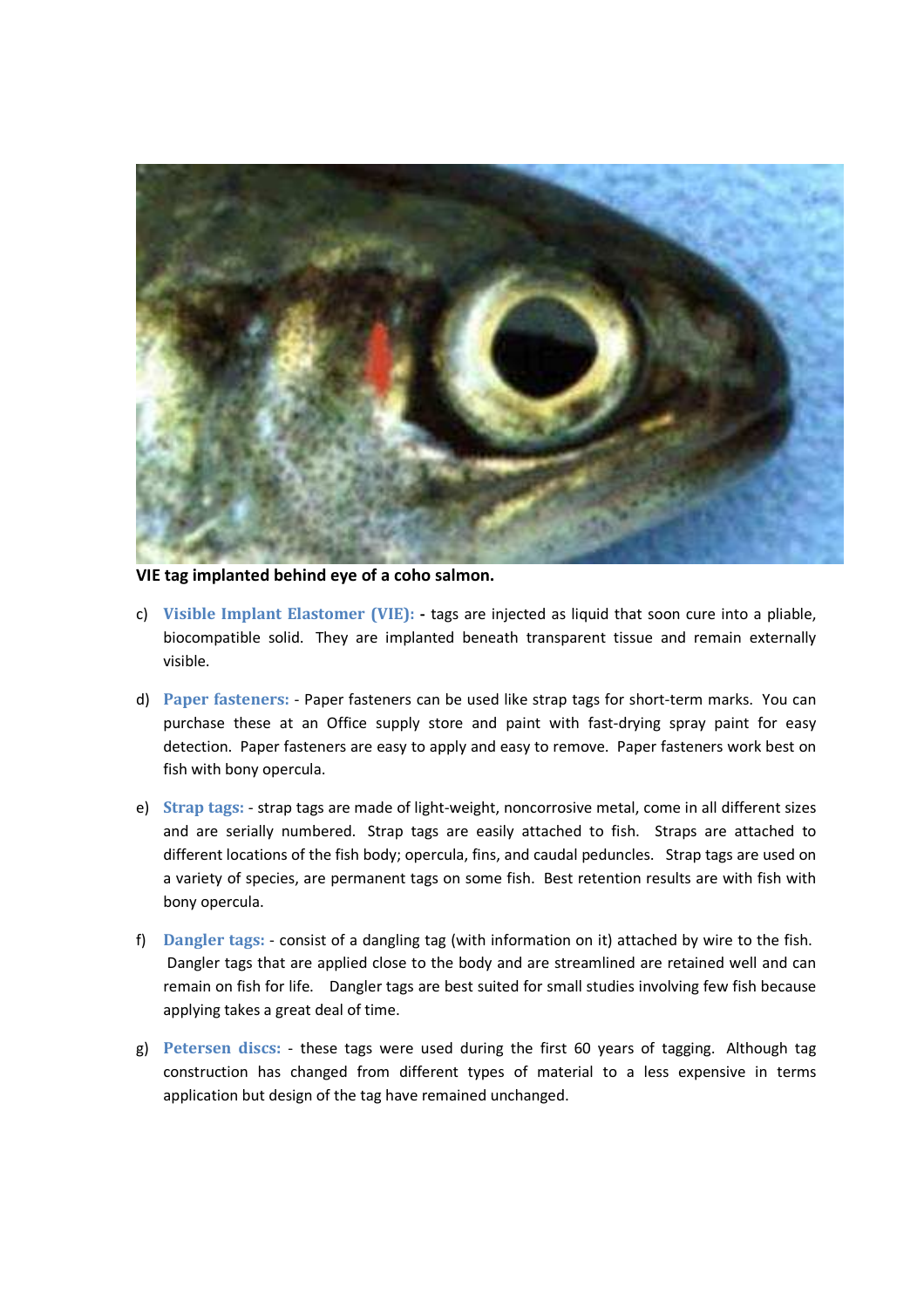

#### **Peterson disc below the dorsal fin of a warmouth.**

- h) **Spaghetti tag:** -is a loop of vinyl tubing that passes through the fish. Information is printed directly on the tubing. Attachment for the tag is by threading tubing through the body of the fish with a hollow needle. Two variations of the tag are lock-on and cinch-up tags, which use special locking devices instead of a knot. The tag is retained well and inexpensive, but application is time-consuming.
- i) **Dart tags:** made of nylon shaft with a barbed end and a vinyl tube that fist over the upper end of the shaft. The barbed end of the shaft holds the tag in the fish and the tube contains the tag information.
- j) **Anchor tag (Floy tags):** applicable for long-term studies on migration on adult migratory species. This tag is a modified dart tag in which a nylon T-bar replaces the harpoon like head of the dart tag. These tags are exactly like tags used to attach prices to clothing. The tags are inserted with a gun which can be loaded with one or a clip of anchor tags, marking the tagging of individuals or hundreds of organisms quick and easy. Like dart tags it is important that anchor tags penetrate deep enough into the fish that the T-bar interlocks with the skeleton.
- k) **Carlin tag:** the disc carries individual identification of the fish and reporting instructions and can be used for short-term experiments, but is ideal for long-term experiments. Carlin tags are very common in monitoring and research work.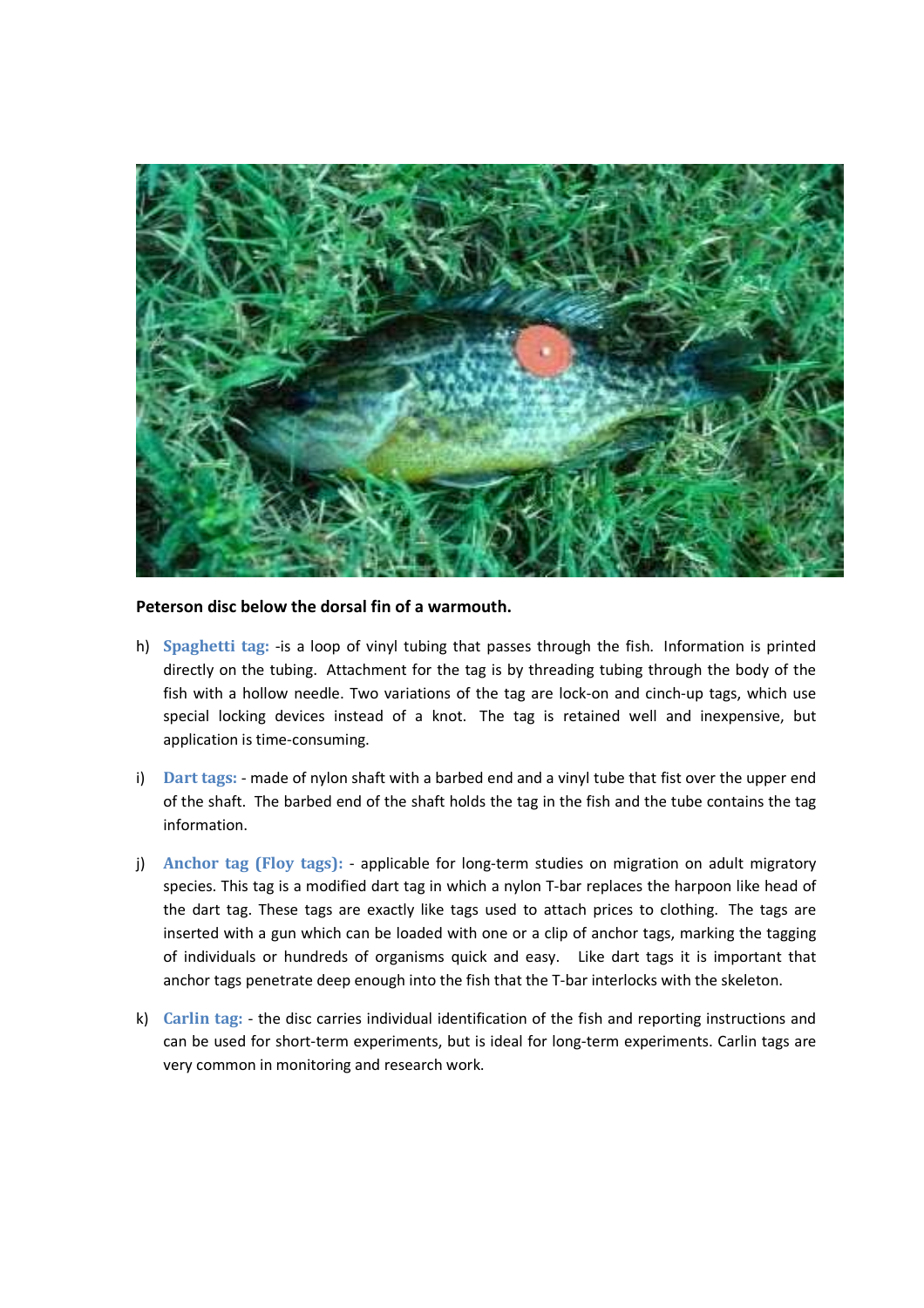

**Carlin darter tag attached to a fish** 

## **UNDERWATER TAGGING EQUIPMENT (UTE)**

The UTE is located at the end of the belly section of a trawl net (both bottom and pelagic) and performs the whole tagging operation underwater, from the surface down to more than 1000 m. Since UTE prevents the need for hauling the fish to the surface for tagging and release (most deep water species do not survive being brought to the surface), the handling time for each fish is short. By tagging the fish in its natural environment, stress factors such as changes in pressure and temperature can be avoided, reducing tagging mortality.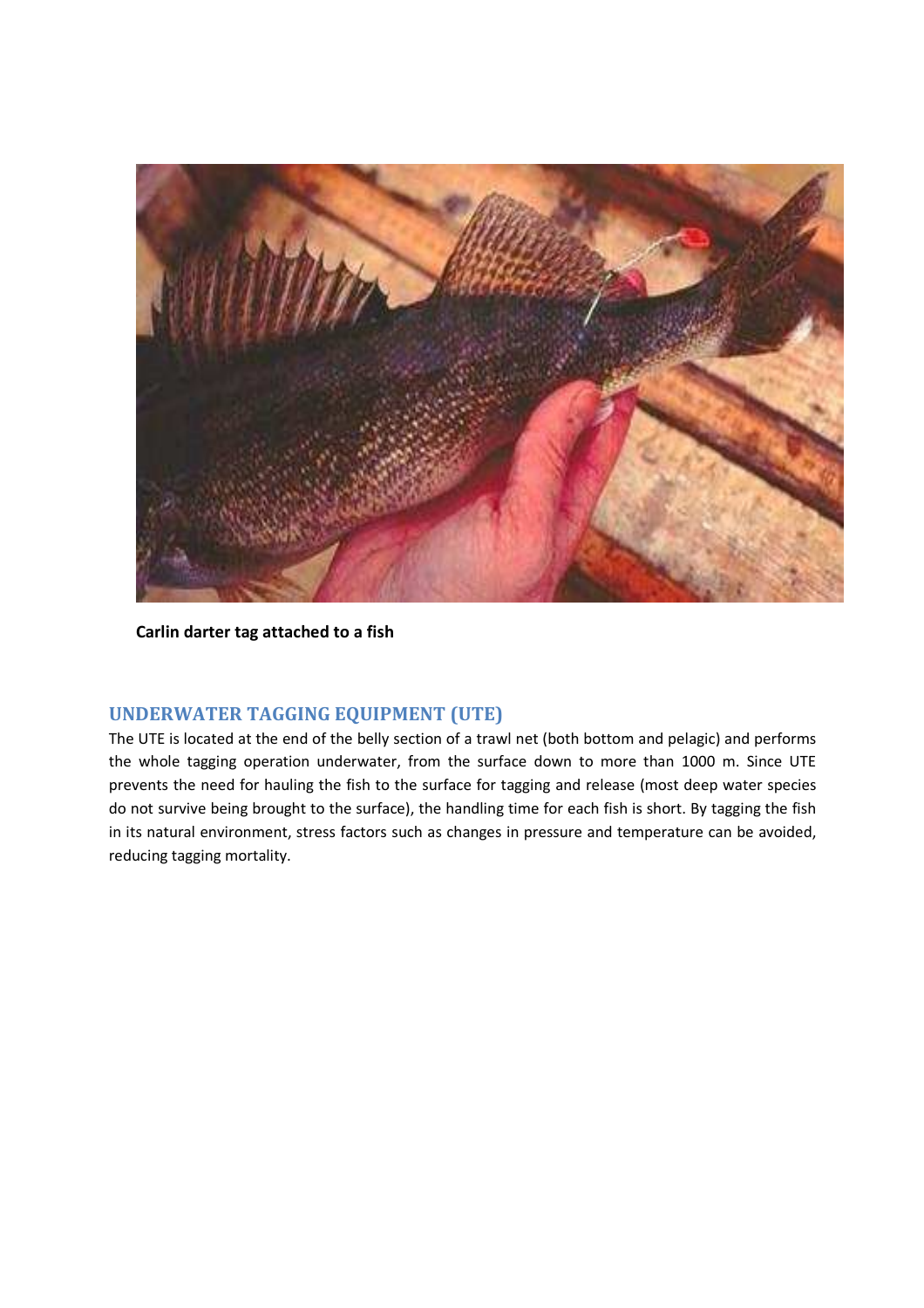

**The newly developed Underwater Tagging Equipment (UTE) for tagging of fish in situ, by Star-Oddi (http://www.star-oddi.com, Iceland).**

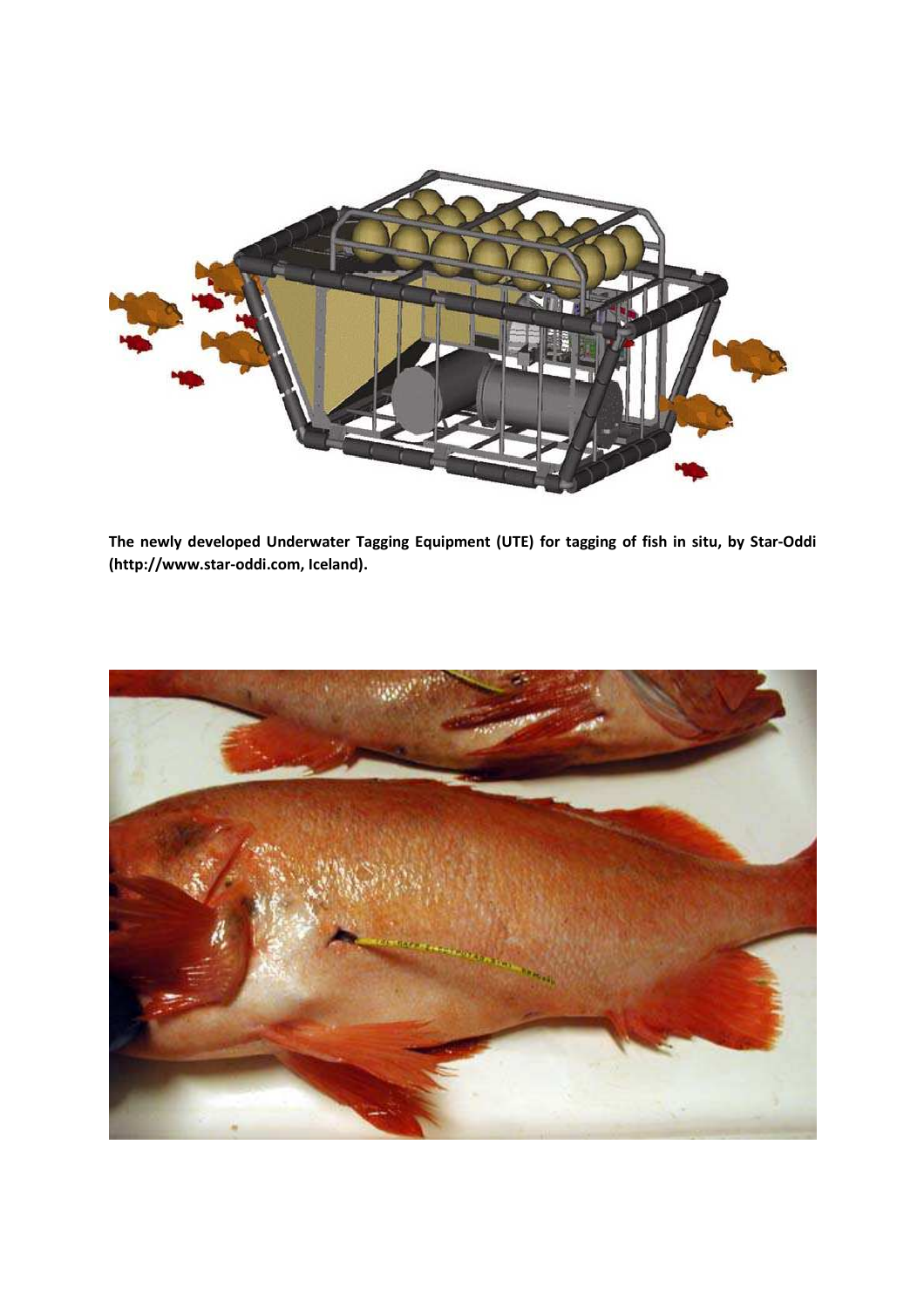Deep-sea redfish (Sebastes sp.) tagged in situ. A small plastic tube hangs outside the fish to allow its identification (Star-Oddi, http://www.star-oddi.com, Iceland).

## SUMMARY

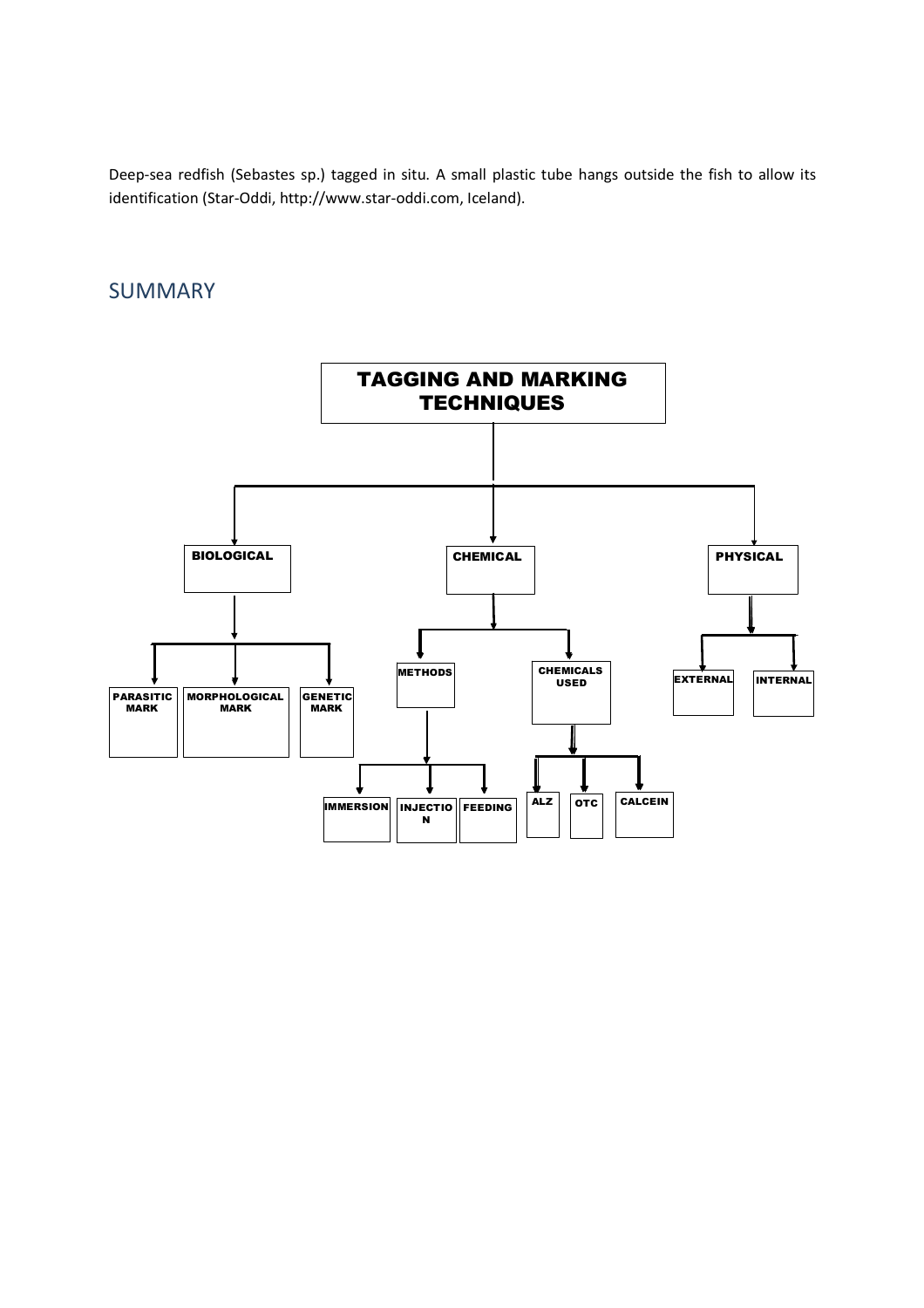|                                                                                 | \$ per Tag                          |                                                                                      |                                                                     |
|---------------------------------------------------------------------------------|-------------------------------------|--------------------------------------------------------------------------------------|---------------------------------------------------------------------|
| Type of mark                                                                    | <b>Tag Length</b>                   | Advantages                                                                           | Disadvantages                                                       |
| Fin clipping/V-notch<br>- fish in a closed<br>system (ex. trout)<br>- lobster   | 631                                 | $-$ no cost<br>- easy application<br>- fast application                              | - no animal ID<br>- limited time of<br>mark (regrowth/<br>molting)  |
|                                                                                 | $-1$ in.                            |                                                                                      |                                                                     |
| Polyethylene ribbon or disc<br>- shellfish                                      | $0.15 - 0.20$<br>$1/8$ to $3/4$ in. | $-$ low cost<br>- unique animal ID<br>- easy application                             | - need hard surface<br>- life of glue limits<br>tag life            |
|                                                                                 |                                     |                                                                                      |                                                                     |
| Visible implant elastomer (VIE)<br>- turtles<br>- salmon<br>- hatchery releases | (varies)<br>$-1/4$ in.              | - easy detection<br>- easy to tag large<br>#s of fish quickly<br>- inexpensive color | - no animal ID<br>- very expensive<br>injector                      |
| T-bar anchor tag<br>- most fish                                                 | 0.45                                | $-$ low cost<br>- unique animal ID<br>- fast application                             | - requires tagging<br>grum<br>- training needed                     |
| - scup, shark                                                                   | $2 + im.$                           | - appropriate for<br>many species                                                    | - tags are shed<br>easily                                           |
| <b>Laminated disc</b><br>- YT flounder<br>- flat fishes                         | 0.50<br>$3/4 + im.$                 | $-$ low cost<br>- unique animal ID<br>- nearly permanent                             | - minor injury to<br>animal<br>- some training<br>necessary         |
| Internal anchor tag                                                             | 0.75                                | - longer retention                                                                   | - specific training                                                 |
| - striped bass<br>- bl. sea bass                                                | $-3$ in.                            | - more secure<br>- unique animal ID                                                  | required<br>- slow application<br>- minor injury to<br>animal       |
| Passive integrated transponder (PIT)<br>- turtles                               | $5 - 10$                            | - nearly permanent<br>- unique animal ID                                             | - not visible<br>- scanner needed to                                |
| - salmon                                                                        | $1/2$ to $1$ in.                    | - electronic tag<br>detection                                                        | read tag #<br>- cost of scanners<br>and tag injector                |
| Archival tag (data storage)<br>- various species<br>$-$ cod                     | $200 +$                             | - temperature and<br>depth records<br>- other options                                | - limited battery<br><b>life</b><br>- tag must be                   |
| -YT flounder                                                                    | $1$ to $2$ in.                      | available                                                                            | retrieved to get<br>change                                          |
| Pop-up, satellite tag<br>$-$ tuna<br>- shark<br>- turtles                       | $2,000+$                            | - real time data<br>- location recorded<br>- tags do not need<br>to be recovered     | $-$ cost<br>- limited battery<br><b>Hife</b><br>- satellite time is |
| - billfish                                                                      | $2$ to 6 in.                        |                                                                                      | additional cost                                                     |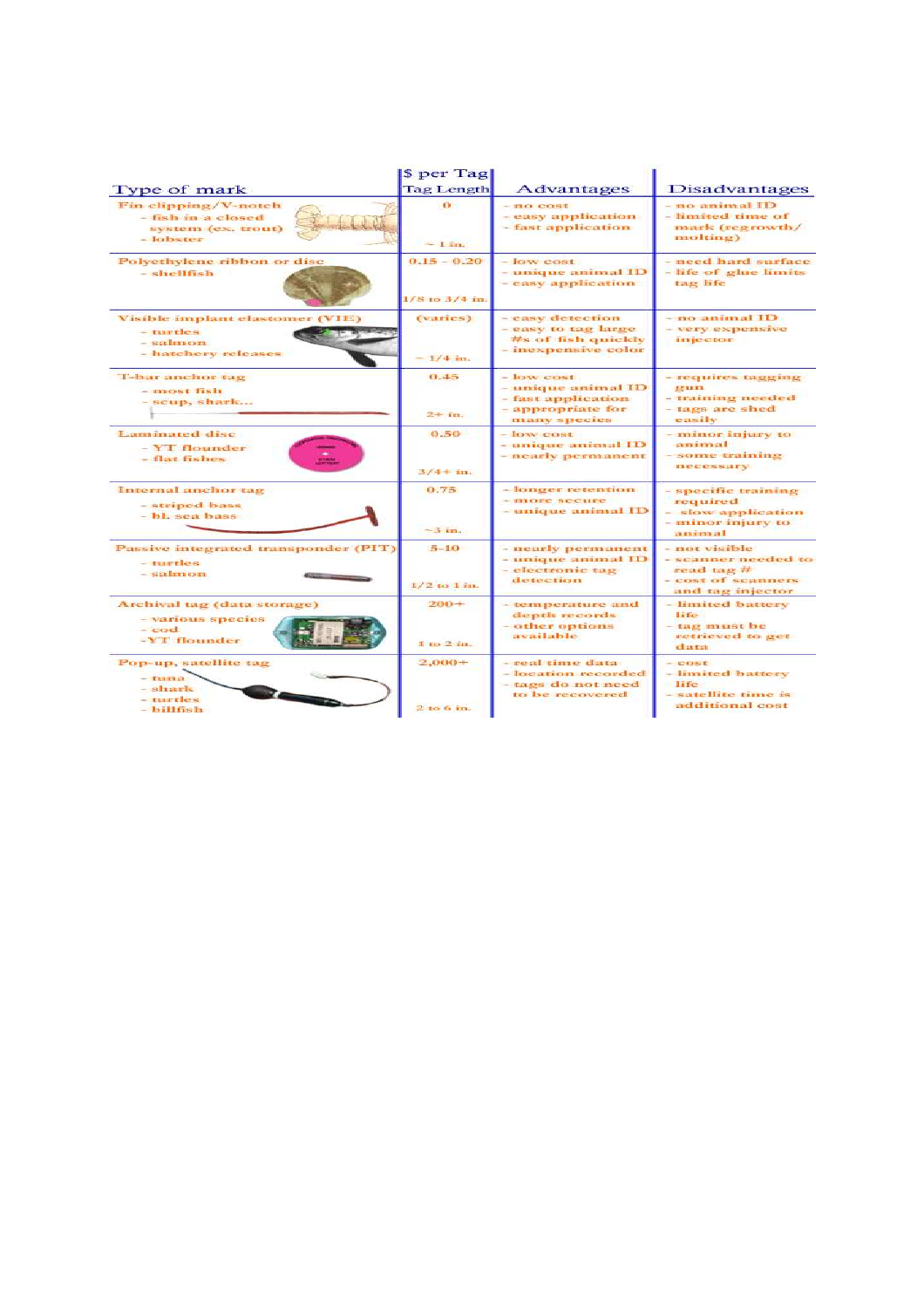#### **ECHO SOUNDING**

Echo sounding in this context is referred to as hydrostatic 'echo sounder' defined as active sound in water (sonar) used to study fish. Hydrostatic assessments have traditionally employed mobile surveys from boats to evaluate fish biomass and spatial distributions. Conversely, fixed location techniques use stationary transducers to monitor passing fish.

Echo sounding is commonly used for fishing. Variations in elevation often represent places where fish congregate. Most charted oceans depths use an average or standard sound speed. Where greater accuracy is required average and even seasonal standards may be applied to ocean regions. For high accuracy depths, usually restricted to special purpose or scientific surveys, a sensor may be used to observe the factors such as temperature, pressure and salinity used to calculate sound speed and thus determine the actual sound speed in the local water column.

This acoustic technique can be applied to sensing aquatic fish, zooplankton and physical and biological habitat characteristics.

#### **Basic theory:**

Biomass estimation is a method of detecting and quantifying fish and other aquatic organisms using sonar technology. An acoustic transducer emits a brief, focused pulse of sound into the water. If the sound encounters objects that are of different density than the sounding medium, such as fish, they reflect some sound back toward the source. These echoes provide information on fish size, location, and abundance. The basic component of scientific echo sounder hardware function is to transit the sound, receive, filter and amplify, record, and analyse the echoes. Quantitative analysis requires that measurements be made with calibrated echo sounder equipment, having high signal-to-noise ratios.

#### **Techniques:**

a. Fish counting

When individual targets are spaced far enough apart that they can be distinguished from one another, it is straight forward to estimate the number of targets. This type of analysis is called echo counting, and was historically the first to be used for biomass estimation.

b. Echo integration

If more than one target is located in the acoustic beam at the same depth, it is not usually possible to resolve them separately. This is often the case with schooling fish or aggregations of zooplankton. In these cases, echo integration is used to estimate biomass. Echo integration assumes that the total acoustic energy scattered by a group of targets is the sum of the energy scattered by each individual target. The total acoustic energy backscattered by the school or aggregation is integrated together, and